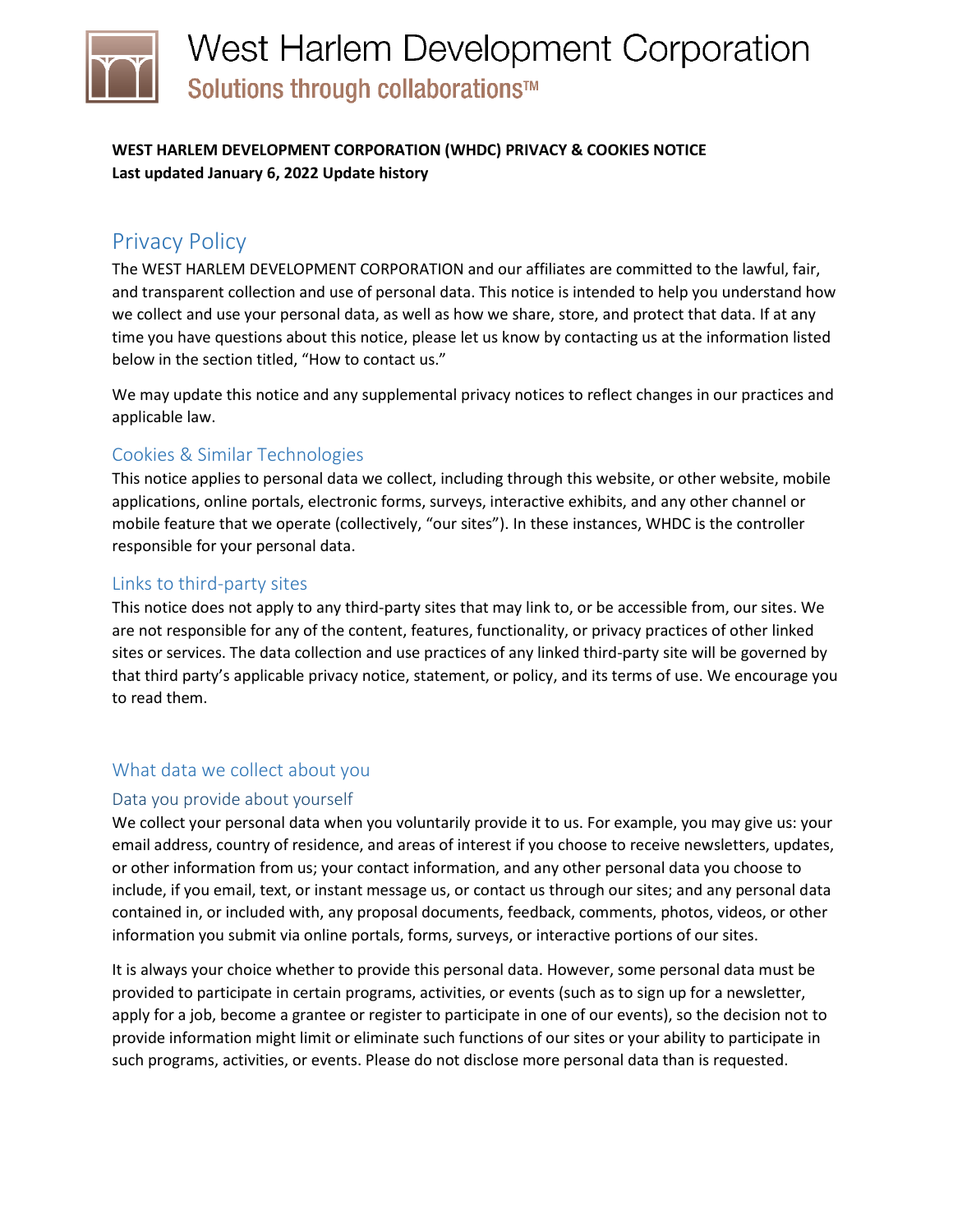## Personal data you provide about others

Do not provide personal data about others unless you are authorized or required to do so by contract or applicable law. You may provide personal data on behalf of another person if you have provided them with a copy of this notice and any applicable supplemental privacy notice, and obtained their explicit consent. We may ask you to provide evidence of that notice and consent.

#### Data we receive from third parties and other sources

We may receive personal data about you from other sources, including your company/organization, professional references, publicly-available sources, third-party analytics providers, and other third parties. For example, we may receive your personal data if: someone at your company/organization designates you as a contact person for that company/organization or includes information about you in proposal; or one of our employees or service providers provides or a third party acting on apparent authority provides it to us when registering you to access our facilities or our sites, apply for a job, become a grantee or participate in one of our events.

## Data we collect automatically, including cookies, pixels, and similar technologies

We may collect some personal data automatically. For example, when you visit our sites, we may collect your Internet Protocol ("IP") address, Internet service provider ("ISP") information, and browser type and language. We also may use cookies, pixels, and similar technologies to collect data about your interaction with our sites, including, for example, referring webpage, pages visited on our sites, and crash data. In addition, we may link the information we collect automatically or the information from any cookie or pixel with the information you provide in other contexts on our sites (newsletters, etc.) to personalize, connect and streamline your experience when visiting our sites. For example, this may include connecting your use of our site from your desktop, mobile, or other device. Please see Cookies & Similar Technologies for more information, including how to manage cookies, pixels, and similar technologies.

#### Minors

Our sites are not intended for minors (individuals under the age of 13, or equivalent minimum age depending on jurisdiction), and we do not knowingly collect personal data from minors. If you become aware of any personal data we have collected from a minor, please contact us. If we learn that we have collected personal data from a minor, we will take steps to delete the data without notice as soon as possible.

## How we use your data

#### Purposes

We may use your personal data to: send you information that you have expressly chosen to receive [with your consent]; review and respond to proposal documents, feedback, comments, photos, videos, or other information you submit via online portals, electronic forms, surveys, or interactive portions of our sites [for our legitimate interests and/or to perform a contract with you]; administer and inform our program strategies and charitable activities [for our legitimate interests]; administer, safeguard, and improve our sites, systems, facilities, events, and other business operations [for our legitimate interests]; protect our rights and the safety of others [for our legitimate interests]; contribute to our

2022 WEST HARLEM DEVELOPMENT CORPORATION. All rights reserved.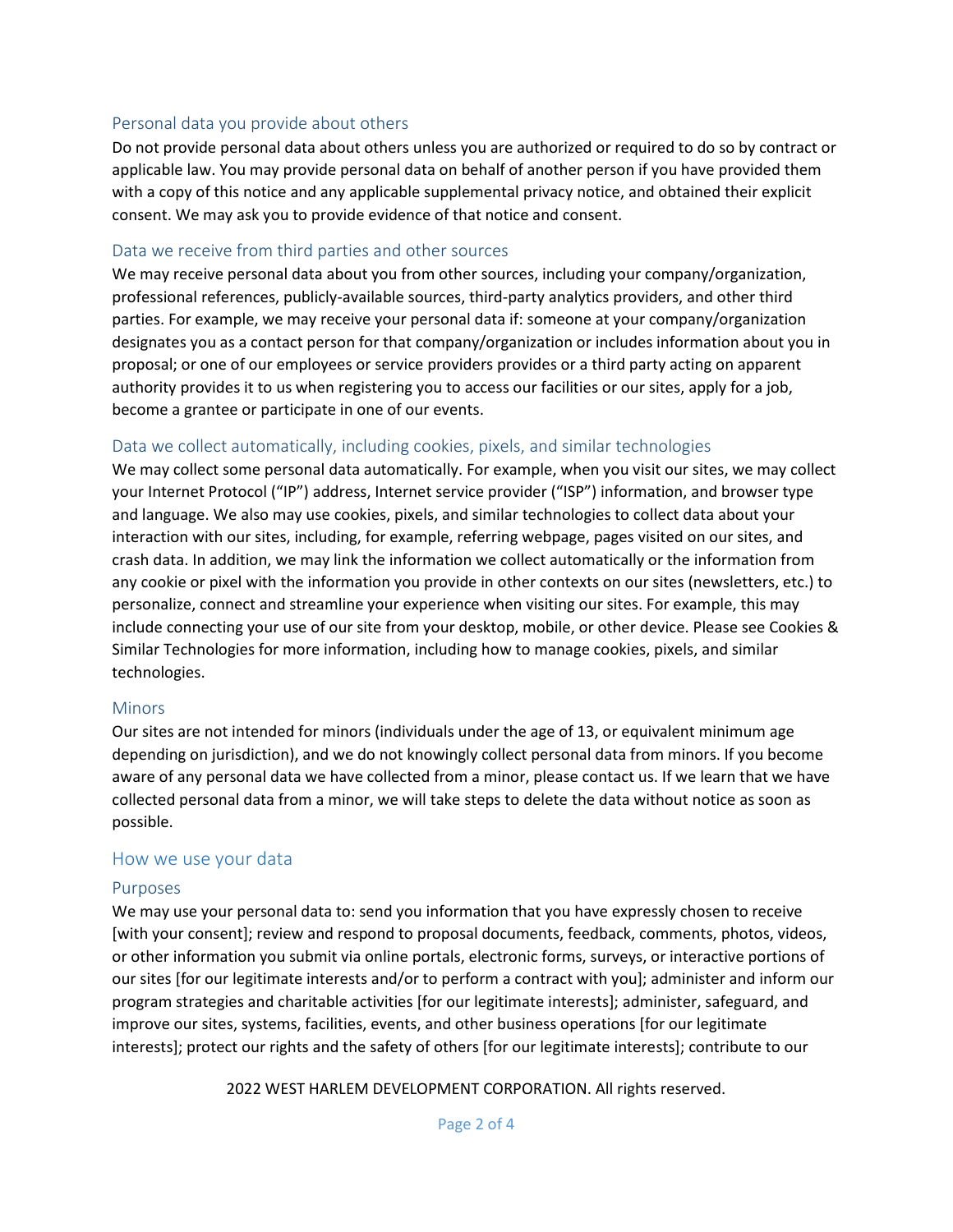archive of information in the public interest [for our legitimate interests]; and/or comply with applicable law, court order, subpoena, or legal process served on us [to comply with legal obligations].

## When we share your data

## Employees, agents, affiliates, service providers, and partners

We may share your personal data with our employees, agents, and affiliates who have a business need to know, our services providers (including contingent workers, consultants, contractors, vendors, and out-sourced service providers) to process it for us based on our instructions and for no other purpose, and with partners that are collaborating with us to fund projects or host events. We do not share your personal data with any third party (including our service providers) for marketing purposes unless you have provided consent for us to do so. If you believe personal data you provided to us is being misused by a third party, please contact us right away.

## How we store and protect your data

#### Storage and transfers

Any data we collect from you, we store on secure servers and secure cloud based services that have a current and valid certification for ISO 27001 or SOC 2. We may also allow employees and service providers to access personal data as provided in this notice. We will also comply with applicable laws regarding the storage and transfer of personal data in jurisdictions where your personal data may be collected or provided.

## Storage period

We will store your personal data until it is no longer needed to fulfill the purpose(s) for which it was collected or as otherwise required or permitted by law. After such time, we will either delete or anonymize your personal data or, if this is not possible, we will securely store your personal data and isolate it from any further use until deletion is possible. We may dispose of any data in our discretion without notice, subject to applicable law. Please contact us if you would like more details regarding our retention periods for different categories of personal data.

#### Protection

As the transmission of data via the internet is not completely secure, we cannot guarantee the security of your information transmitted to our sites and any such transmission is at your own risk. However, we maintain appropriate technical and organizational measures, including performing regular selfassessments, to prevent unauthorized disclosure of, or access to, personal data. We limit access to personal data and require that employees authorized to access personal data maintain the confidentiality of that data. We hold our service providers to at least the same data privacy and security standards to which we hold ourselves. Our standard information security requirements for service providers are available here.

#### 2022 WEST HARLEM DEVELOPMENT CORPORATION. All rights reserved.